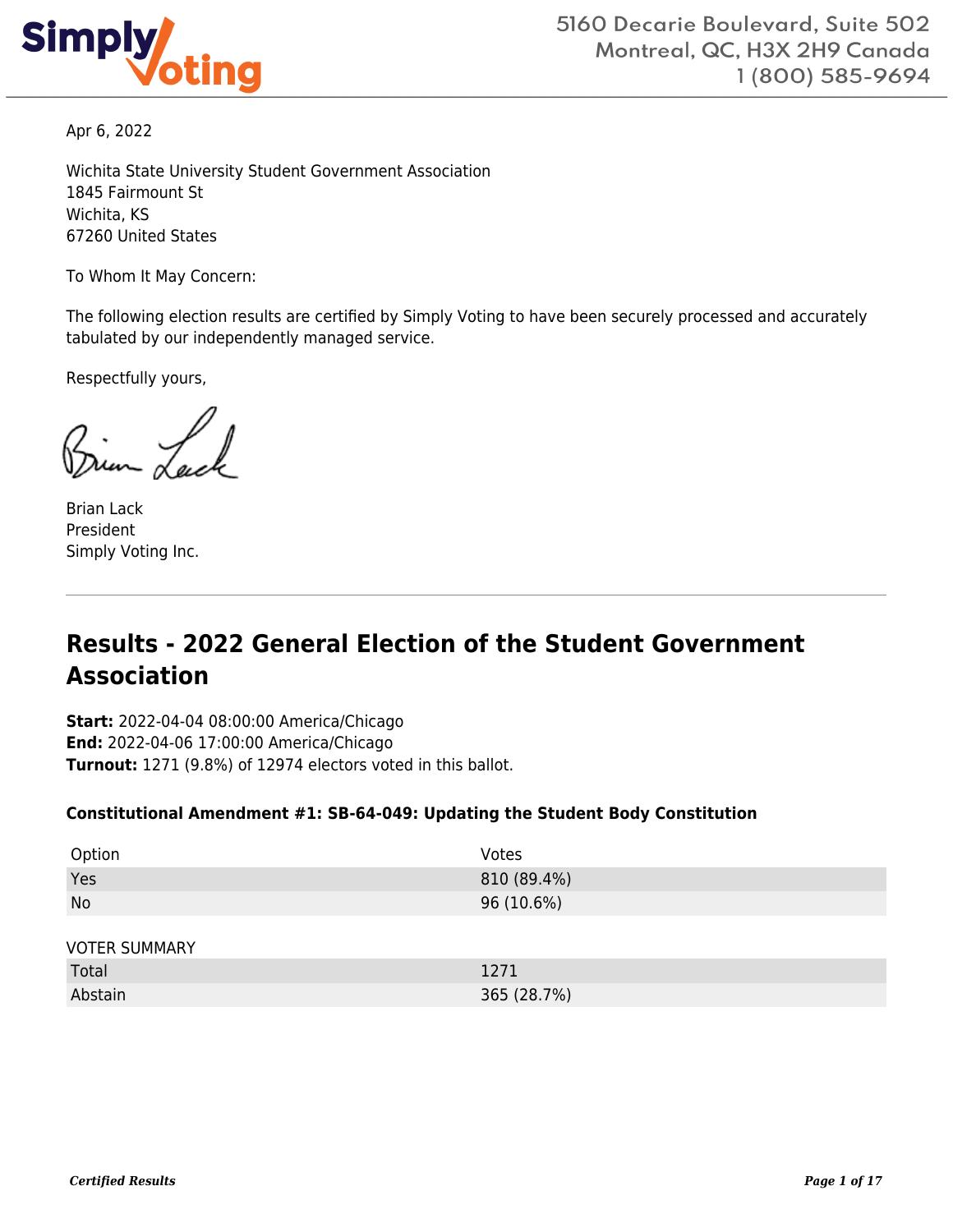## **Constitutional Amendment #2: SB-64-079: Transferring the ability to nominate vacant Senate seats to the Speaker of the Senate**

| Option               | Votes       |
|----------------------|-------------|
| Yes                  | 639 (75.7%) |
| <b>No</b>            | 205 (24.3%) |
|                      |             |
| <b>VOTER SUMMARY</b> |             |
| Total                | 1271        |
| Abstain              | 427 (33.6%) |

## **Student Body President & Student Body Vice President**

| Option                                         | Votes       |
|------------------------------------------------|-------------|
| Olivia Gallegos and Mitchel Adamson (Recharge) | 554 (55.0%) |
| Write-in                                       | 454 (45.0%) |
|                                                |             |
| <b>VOTER SUMMARY</b>                           |             |

| Total   | 1271        |
|---------|-------------|
| Abstain | 263 (20.7%) |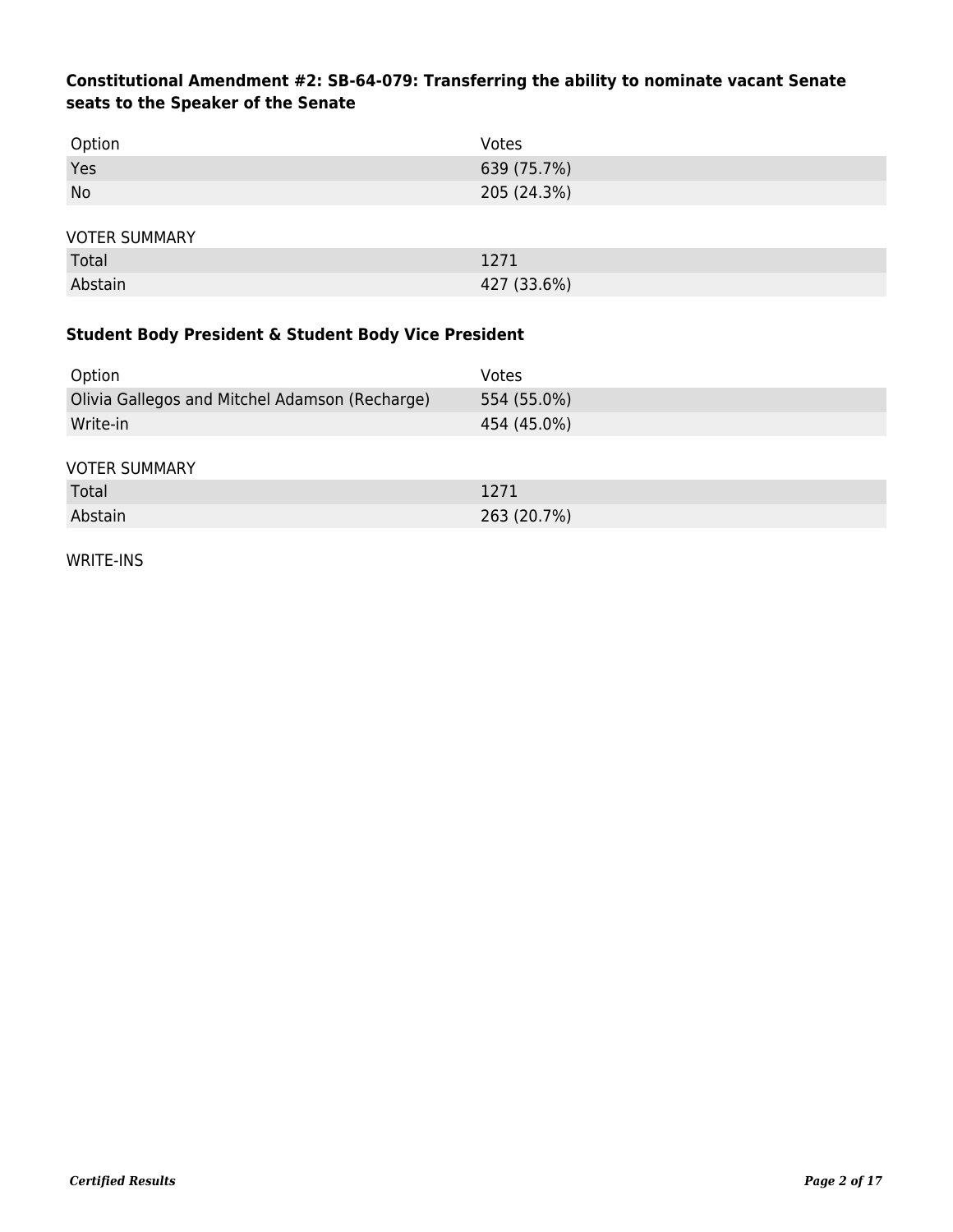| Hunter Minette And Annie Wasinger                                                                 | Votes                    |
|---------------------------------------------------------------------------------------------------|--------------------------|
|                                                                                                   | 150 (14.9%)              |
| William Shropshire And Zane Berry                                                                 | 84 (8.3%)                |
| William And Zane                                                                                  | 17 (1.7%)                |
| Minette And Wasinger                                                                              | 14 (1.4%)                |
| Will And Zane                                                                                     | 13 (1.3%)                |
| Hunter Minette & Annie Wasinger                                                                   | $8(0.8\%)$               |
| Hunter Minette                                                                                    | 7 (0.7%)                 |
| Minette Wasinger                                                                                  | 7 (0.7%)                 |
| Hunter Minette And Anne Wasinger<br>Hunter Minette, Annie Wasinger                                | 6(0.6%)<br>6(0.6%)       |
| Hunter Minette/annie Wasinger                                                                     | 6(0.6%)                  |
| Annie Wasinger And Hunter Minette                                                                 | $5(0.5\%)$               |
| Minette-wasinger                                                                                  | $5(0.5\%)$               |
| Edwin Lopez And Carlos Martinez                                                                   | 4(0.4%                   |
| Zane And Will                                                                                     | 4(0.4%)                  |
| Hunter Minette And Wasinger                                                                       | 3(0.3%)                  |
| Shropshire And Berry                                                                              | 3(0.3%)                  |
| Will And Zane Berry                                                                               | 3(0.3%)                  |
| Will Shropshire And Zane Berry                                                                    | 3(0.3%)                  |
| Annie Wasinger And Dylan Minette                                                                  | 2(0.2%)                  |
| Annie Wassinger And Hunter Minette                                                                | 2(0.2%)                  |
| Colton Appelhans                                                                                  | 2(0.2%)                  |
| Hunter Minette And Annie Wasigner                                                                 | 2(0.2%)                  |
| Hunter Minette For President And Annie Wasinger For Vice President                                | 2(0.2%)                  |
| Hunter Minette/ Annie Wasinger                                                                    | 2(0.2%)                  |
| Hunter Minnette And Annie Wasinger<br>Minette & Wasinger                                          | 2(0.2%)<br>2(0.2%)       |
| William Shopshire And Zane Berry                                                                  | 2(0.2%)                  |
| William Shropshire Zane Berry                                                                     | 2(0.2%)                  |
| Zane Berry                                                                                        | 2(0.2%)                  |
| Zane Berry And William Shropshire                                                                 | 2(0.2%)                  |
| $\mathbf{1}$                                                                                      | $1(0.1\%)$               |
| Against All Candidates - Abolish Sga Executive Branch                                             | $1(0.1\%)$               |
| Allison Witherspoon And Hunter Minette                                                            | $1(0.1\%)$               |
| Annie W.                                                                                          | $1(0.1\%)$               |
| Annie Wasinger                                                                                    | 1(0.1%)                  |
| Anyone But Annie And Hunter                                                                       | $1(0.1\%)$               |
| Anyone But Olivia                                                                                 | 1(0.1%)                  |
| Berry And Shropshire                                                                              | 1(0.1%)                  |
| Cade Anderson                                                                                     | 1(0.1%)                  |
| Caitlyn Hammack                                                                                   | $1(0.1\%)$               |
| Clayton Simmons<br>Colby Barradas                                                                 | $1(0.1\%)$<br>$1(0.1\%)$ |
| Colton Appelhans And Craig Belto                                                                  | $1(0.1\%)$               |
| Dispell Student Government                                                                        | $1(0.1\%)$               |
| Edwin Lopez, Carlos Martinez                                                                      | $1(0.1\%)$               |
| Gregory Vandyke lii                                                                               | 1(0.1%)                  |
| Gregory Vandyke Jr.                                                                               | 1(0.1%)                  |
| Huntee Minette And Anna Wasinger                                                                  | 1(0.1%)                  |
| Hunter And Annie                                                                                  | 1(0.1%)                  |
| Hunter Minette (president) And Annie Wasinger (vice President)                                    | $1(0.1\%)$               |
| Hunter Minette And Anne Washinger                                                                 | $1(0.1\%)$               |
| Hunter Minette And Annie Wasingerger                                                              | $1(0.1\%)$               |
| Hunter Minette And Annie Wasinget                                                                 | $1(0.1\%)$               |
| Hunter Minette Annie Wasinger                                                                     | $1(0.1\%)$               |
| Hunter Minettte And Annie Wasinger                                                                | $1(0.1\%)$               |
| Hunter Minnete And Annie Wasinger                                                                 | $1(0.1\%)$               |
| Hunter Minnette And Annie                                                                         | 1(0.1%)                  |
| Hunter Munster And Annie Wasinger                                                                 | 1(0.1%)                  |
| Iris Okere                                                                                        | 1(0.1%)                  |
| Jace Watkins                                                                                      | $1(0.1\%)$               |
|                                                                                                   |                          |
| Jacob Tubach                                                                                      | $1(0.1\%)$               |
| Jarret Pemberton                                                                                  | $1(0.1\%)$               |
| Jason Baldwin And Kyle Long                                                                       | 1(0.1%)                  |
| Joe Biden                                                                                         | $1(0.1\%)$               |
| Joe Mazzara And Avery Pierce                                                                      | 1(0.1%)                  |
| Jonathan Mercer                                                                                   | 1(0.1%)                  |
| Jordan Cline And Jordan Cline                                                                     | 1(0.1%)                  |
| Kaushik                                                                                           | 1(0.1%)                  |
| Kyle Quested And Josh Griebel                                                                     | 1(0.1%)                  |
| Literally Anybody Else, Vote For The One Other Person Who Talked About Running, Just Not This Guy | $1(0.1\%)$               |
| Literally Anyone Else                                                                             | $1(0.1\%)$<br>1(0.1%)    |
| Lyndsy Hinman And Kaidynce Haysworth<br>Michael Bearth                                            | $1(0.1\%)$               |
| Micheal Bryan                                                                                     | $1(0.1\%)$               |
| Miners-wasinger                                                                                   | $1(0.1\%)$               |
| Minette & Winsinger                                                                               | $1(0.1\%)$               |
| Minette And Wisner                                                                                | 1(0.1%)                  |
| Minette, Wasinger                                                                                 | 1(0.1%)                  |
| Minette.wasinger                                                                                  | 1(0.1%)                  |
| Minette/ Wassenger                                                                                | $1(0.1\%)$               |
| Minnet                                                                                            | $1(0.1\%)$               |
| Minnette And Wasinger                                                                             | $1(0.1\%)$               |
| Olivia                                                                                            | $1(0.1\%)$               |
| Parth Sejpal                                                                                      | $1(0.1\%)$               |
| Payton Paramore For President And Malachi Macias For Vice President                               | $1(0.1\%)$               |
| Ricky R. Redford                                                                                  | 1(0.1%)                  |
| Rosalind Canare<br>Rupert Nunez                                                                   | 1(0.1%)<br>1(0.1%)       |
| Samuel Thornberry                                                                                 | 1(0.1%)                  |
| Shopshire And Berry                                                                               | $1(0.1\%)$               |
| Shropshire Berry                                                                                  | $1(0.1\%)$               |
| Shropshire, Berry                                                                                 | $1(0.1\%)$               |
| Shropshire/berry                                                                                  | $1(0.1\%)$               |
| Someone Else                                                                                      | $1(0.1\%)$               |
| Talpasai Nallamothu                                                                               | $1(0.1\%)$               |
| This Isn't An Voting Election Per The Definition Of Voting. There Must Be 2 Or More Candidates.   | 1(0.1%)                  |
| Will & Zane                                                                                       | 1(0.1%)                  |
| Will Shropshire And Zane                                                                          | 1(0.1%)                  |
| Willam Shropshire And Zane Berry                                                                  | 1(0.1%)                  |
| William And Zayn                                                                                  | $1(0.1\%)$               |
| William S. And Zane B.                                                                            | $1(0.1\%)$               |
| William Shaprshire And Zane                                                                       | $1(0.1\%)$               |
| William Shophire And Zane Berry                                                                   | $1(0.1\%)$               |
| William Shroapshire And Zane Berry                                                                | $1(0.1\%)$               |
| William Shropeshire And Zane Berry                                                                | $1(0.1\%)$               |
| William Shrophire And Zach Berry                                                                  | 1(0.1%)                  |
| William Shropshire (president) Zane Berry (vp)<br>William Shropshire, Zane Berry                  | 1(0.1%)<br>1(0.1%)       |
| Winnette.wasinger                                                                                 | 1(0.1%)                  |
| Zane & Will                                                                                       | $1(0.1\%)$               |
| Zane Berry & William Shropshire<br>Zane Berry And Will                                            | $1(0.1\%)$<br>$1(0.1\%)$ |

*Certified Results Page 3 of 17*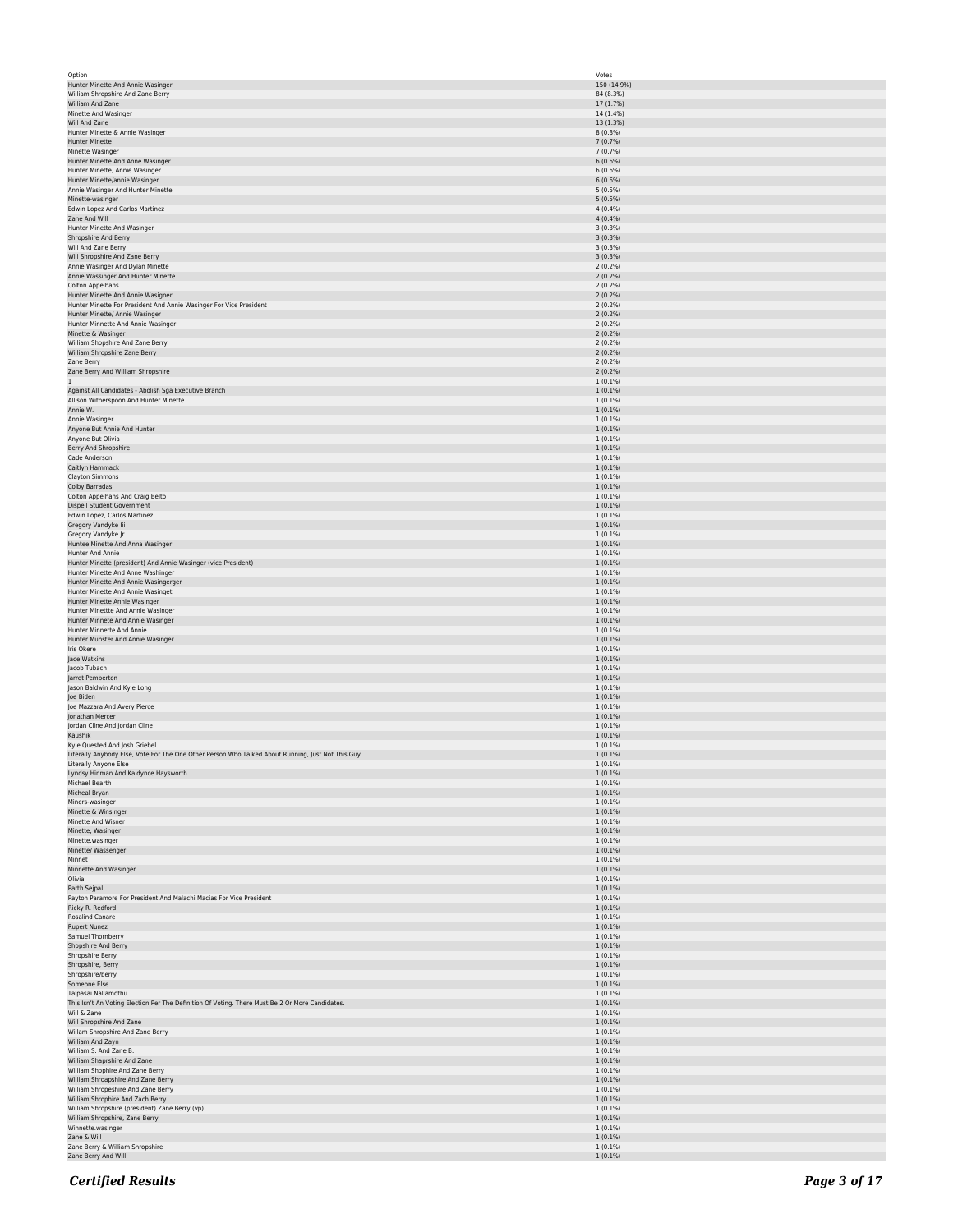## **At-Large Senator**

| Option               | Votes       |
|----------------------|-------------|
| Jasmine Peng         | 477 (15.1%) |
| John Kirk            | 452 (14.3%) |
| Adriana Owens        | 441 (13.9%) |
| Kian Williams        | 424 (13.4%) |
| Andruw Hoopes        | 358 (11.3%) |
| Nick Harmon          | 341 (10.8%) |
| Jacob Unruh          | 285 (9.0%)  |
| Write-in             | 389 (12.3%) |
|                      |             |
| <b>VOTER SUMMARY</b> |             |
| Total                | 1271        |
| Abstain              | 356 (28.0%) |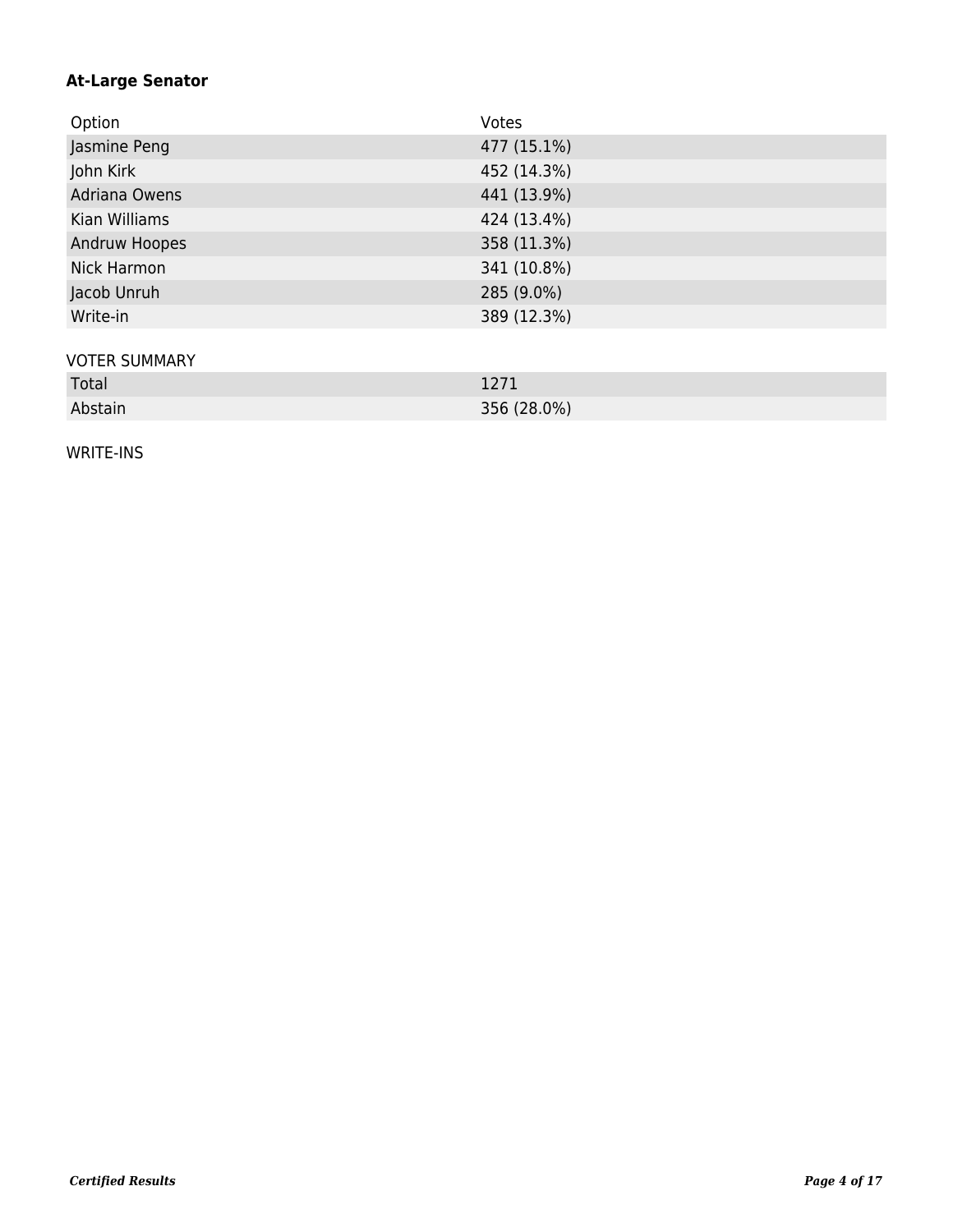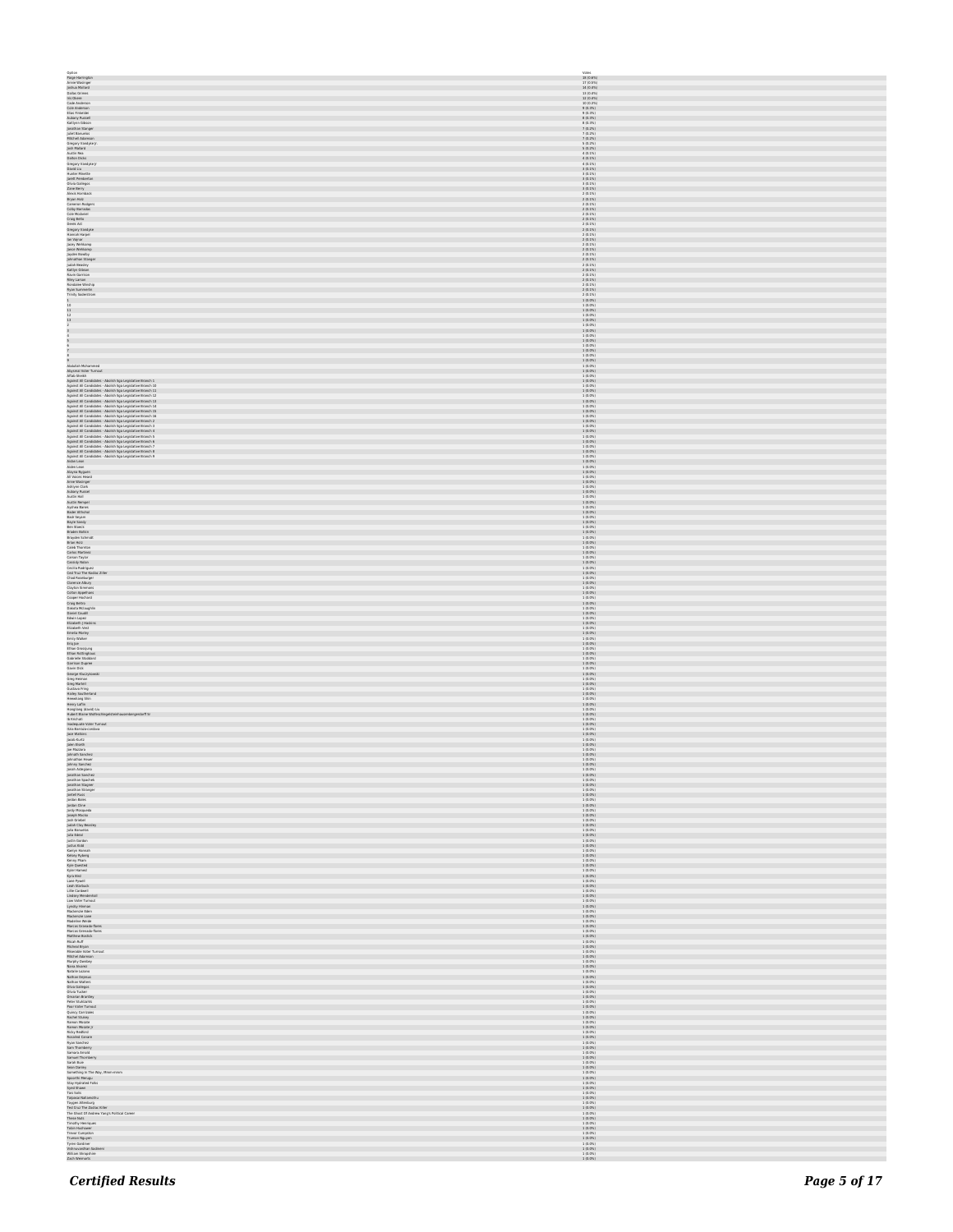# **Applied Studies Senator**

#### Restricted to **EDUCATION**

| Option                 | Votes       |
|------------------------|-------------|
| Write-in               | 25 (100.0%) |
|                        |             |
| <b>VOTER SUMMARY</b>   |             |
| Total                  | 96          |
| Abstain                | 81 (84.4%)  |
|                        |             |
| <b>WRITE-INS</b>       | Votes       |
| Option                 |             |
| Sam Thornberry         | $2(8.0\%)$  |
| Samuel Thornberry      | $2(8.0\%)$  |
| <b>Aftab Sheikh</b>    | $1(4.0\%)$  |
| <b>Bernadette Hand</b> | $1(4.0\%)$  |
| <b>Braden Botkin</b>   | $1(4.0\%)$  |
| Caleb Thornton         | $1(4.0\%)$  |
| Cameron Rodgers        | $1(4.0\%)$  |
| <b>Clarence Albury</b> | $1(4.0\%)$  |
| Craig Belto            | $1(4.0\%)$  |
| Derek Ast              | $1(4.0\%)$  |
| Donald Duck            | $1(4.0\%)$  |
| Elizabeth J Haskins    | $1(4.0\%)$  |
| <b>Emily Walker</b>    | $1(4.0\%)$  |
| Jalen Elseth           | $1(4.0\%)$  |
| Jamie Enslinger        | $1(4.0\%)$  |
| Marcha Glenn           | $1(4.0\%)$  |
| Mohammed Ullah         | $1(4.0\%)$  |
| Payton Paramore        | $1(4.0\%)$  |
| Sean Danley            | $1(4.0\%)$  |
| Simon Woolsey          | $1(4.0\%)$  |
| Syed Shawn             | $1(4.0\%)$  |
| Teagan Kloke           | $1(4.0\%)$  |
| Zachary Cerre          | $1(4.0\%)$  |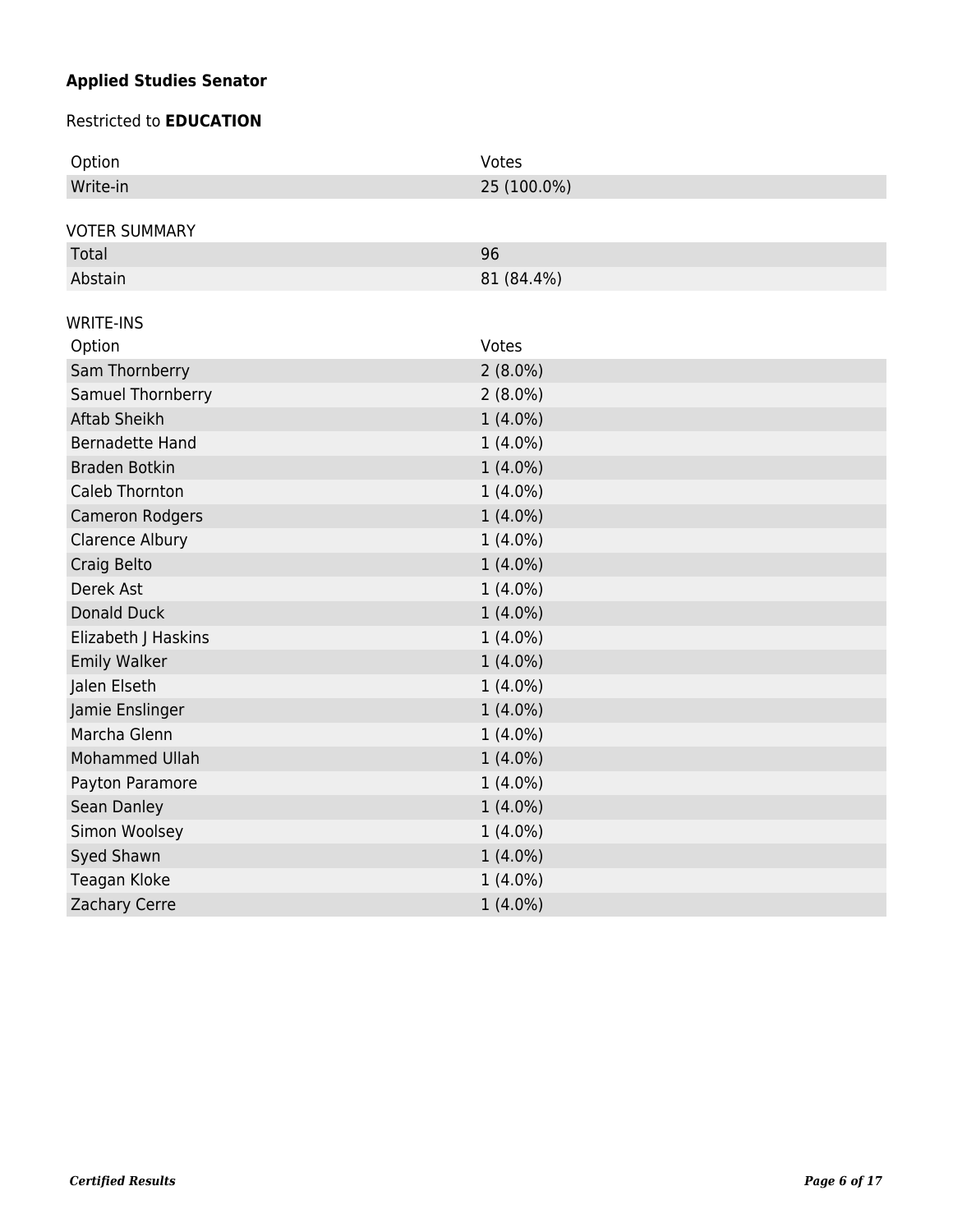## **Business Senator**

#### Restricted to **BUSINESS**

| Option                    | Votes      |
|---------------------------|------------|
| <b>Trinity Soderstorm</b> | 86 (58.9%) |
| Jecinda Whittker          | 44 (30.1%) |
| Write-in                  | 16 (11.0%) |
|                           |            |
| <b>VOTER SUMMARY</b>      |            |
| Total                     | 151        |
| Abstain                   | 50 (33.1%) |
| <b>WRITE-INS</b>          |            |
| Option                    | Votes      |
| Becca Meyer               | $1(0.7\%)$ |
| Cassidy Nolan             | $1(0.7\%)$ |
| Emma Stithem              |            |
|                           | 1(0.7%)    |
| Ethan Larson              | 1(0.7%)    |
| Jayden Bowlby             | $1(0.7\%)$ |
| Johnathan Heuer           | $1(0.7\%)$ |
| Jonah Astegiano           | $1(0.7\%)$ |
| Kenny Pham                | 1(0.7%)    |
| Lauren Howell             | 1(0.7%)    |
| Mitchell Adamson          | 1(0.7%)    |
| Rafael Axel Granillo      | $1(0.7\%)$ |
| Rondalee Winship          | $1(0.7\%)$ |
| Sean Wentling             | 1(0.7%)    |
| <b>Tiara Frazier</b>      | $1(0.7\%)$ |
| <b>Trevor Cumpston</b>    | 1(0.7%)    |
| <b>Wyatt Bender</b>       | 1(0.7%)    |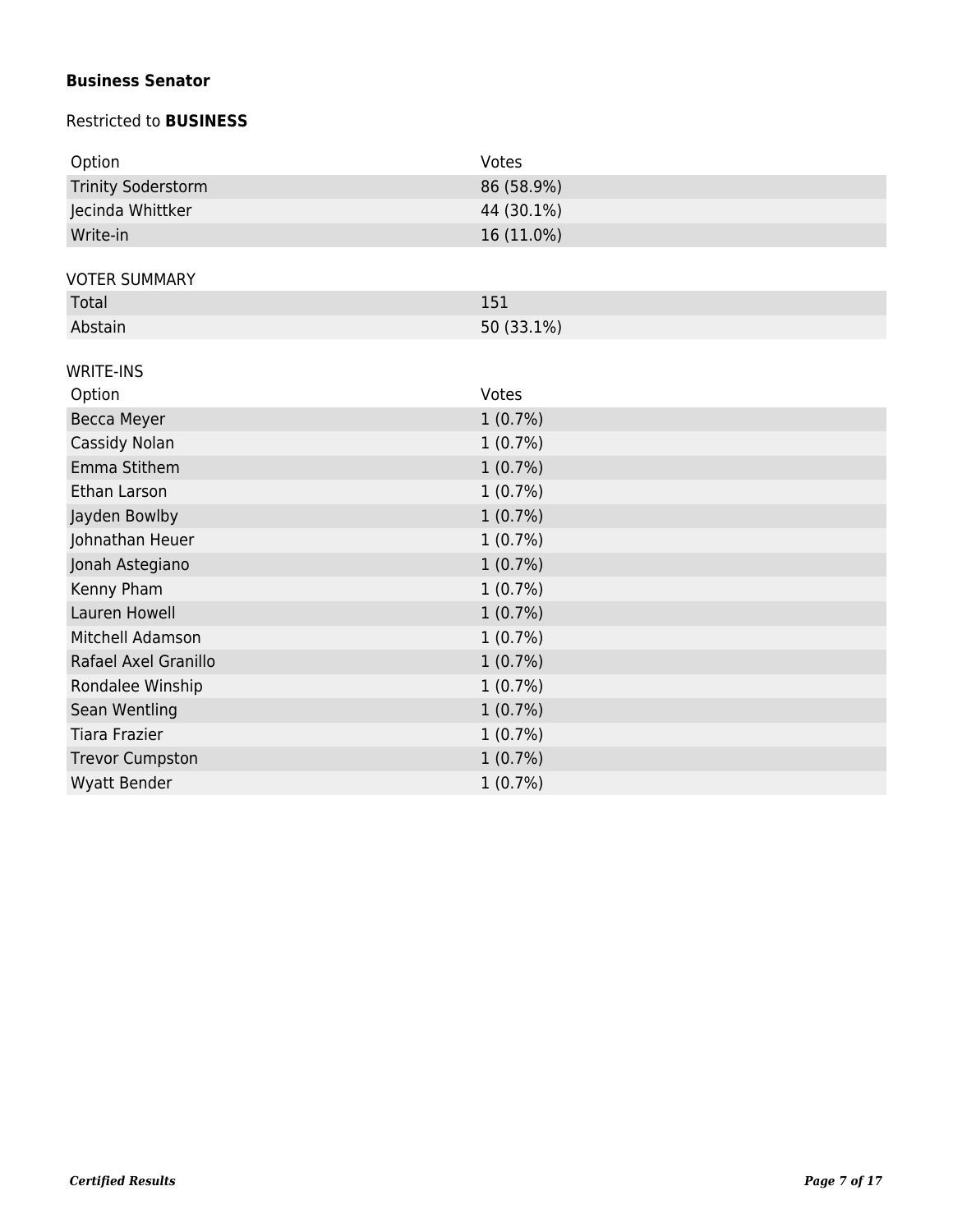# **Engineering Senator**

## Restricted to **ENGINEERING**

| Option                | Votes      |
|-----------------------|------------|
| Cade Anderson         | 91 (18.1%) |
| Zane Berry            | 90 (17.9%) |
| Brayden Schmidt       | 88 (17.5%) |
| Lizzie Koonce         | 80 (15.9%) |
| Jay Thompson          | 75 (14.9%) |
| Cole Anderson         | 65 (12.9%) |
| Write-in              | 13 (2.6%)  |
|                       |            |
| <b>VOTER SUMMARY</b>  | 270        |
| Total                 |            |
| Abstain               | 46 (17.0%) |
| <b>WRITE-INS</b>      |            |
|                       |            |
| Option                | Votes      |
| Sam Mccrory           | $3(0.6\%)$ |
| Alexander Dewerff     | $1(0.2\%)$ |
| Cayden Cassel         | $1(0.2\%)$ |
| Dakota Mclaughlin     | $1(0.2\%)$ |
| Micheal Bryan         | $1(0.2\%)$ |
| Sabrina Saathoff      | $1(0.2\%)$ |
| <b>Samuel Mccrory</b> | $1(0.2\%)$ |
| Seth Hilger           | $1(0.2\%)$ |
| Tim Nightingale       | $1(0.2\%)$ |
| Timothy Henriques     | $1(0.2\%)$ |
| Zephan Rodriguez      | $1(0.2\%)$ |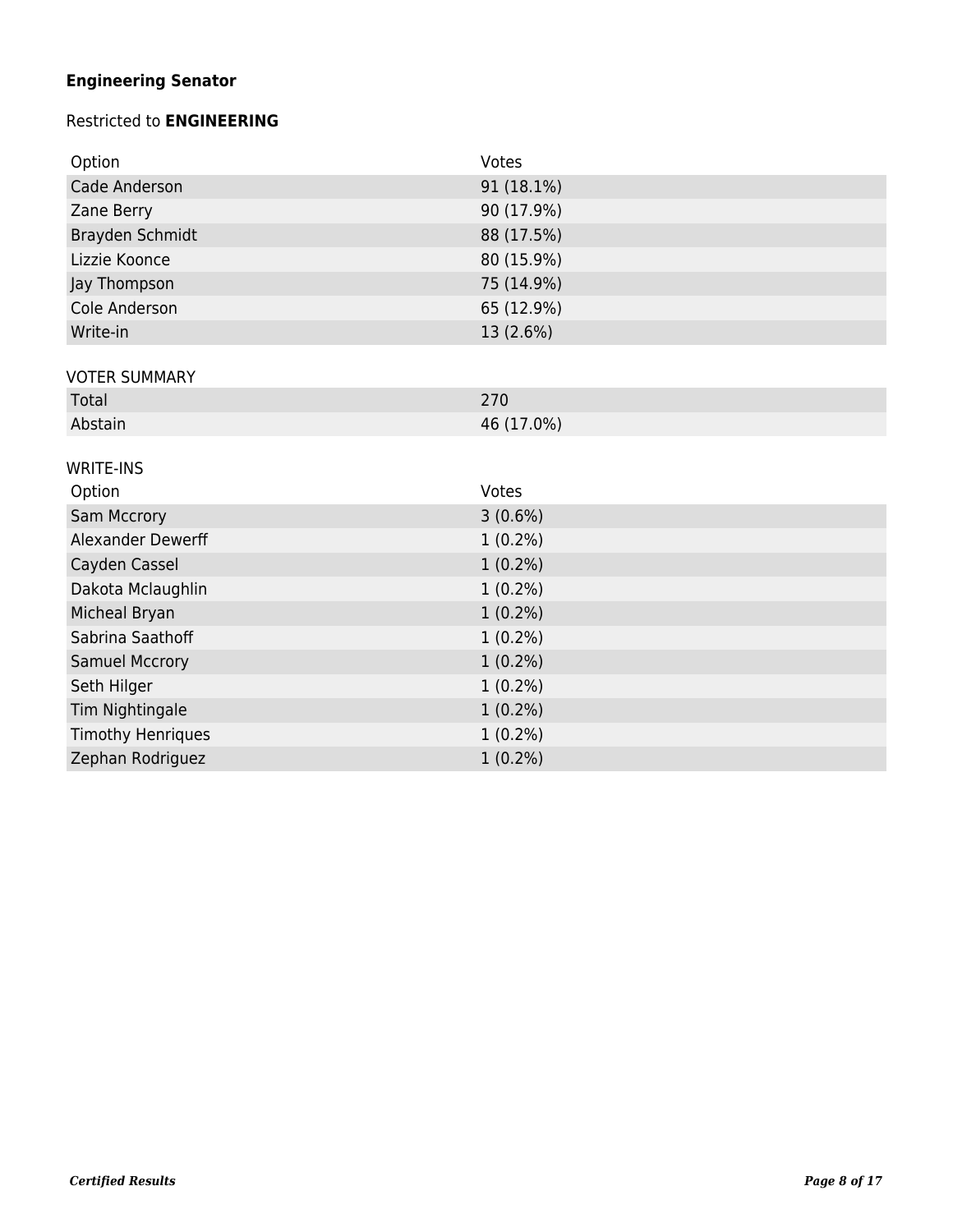## **Fine Arts Senator**

## Restricted to **FINE ARTS**

| Option               | Votes      |
|----------------------|------------|
| Holly C Brizendine   | 46 (49.5%) |
| Nathan Rongish       | 41 (44.1%) |
| Write-in             | 6(6.5%)    |
|                      |            |
| <b>VOTER SUMMARY</b> |            |
| Total                | 83         |

## WRITE-INS

| Option             | Votes      |
|--------------------|------------|
| Ramon Mosate       | $2(2.2\%)$ |
| <b>Brisa Perez</b> | $1(1.1\%)$ |
| Joe Mazzara        | $1(1.1\%)$ |
| Noah Gaul          | $1(1.1\%)$ |
| Olivia Schawe      | $1(1.1\%)$ |

## **Graduate Senator**

#### Restricted to **GRADUATE SCHOOL**

Abstain 13 (15.7%)

| Option                           | Votes       |
|----------------------------------|-------------|
| Maneesha Reddy                   | 130 (36.5%) |
| Balaji Kartikeyan Chandrasekaran | 108 (30.3%) |
| <b>Clarence Albury</b>           | 96 (27.0%)  |
| Write-in                         | $22(6.2\%)$ |
|                                  |             |
| <b>VOTER SUMMARY</b>             |             |
| Total                            | 273         |
| Abstain                          | 61 (22.3%)  |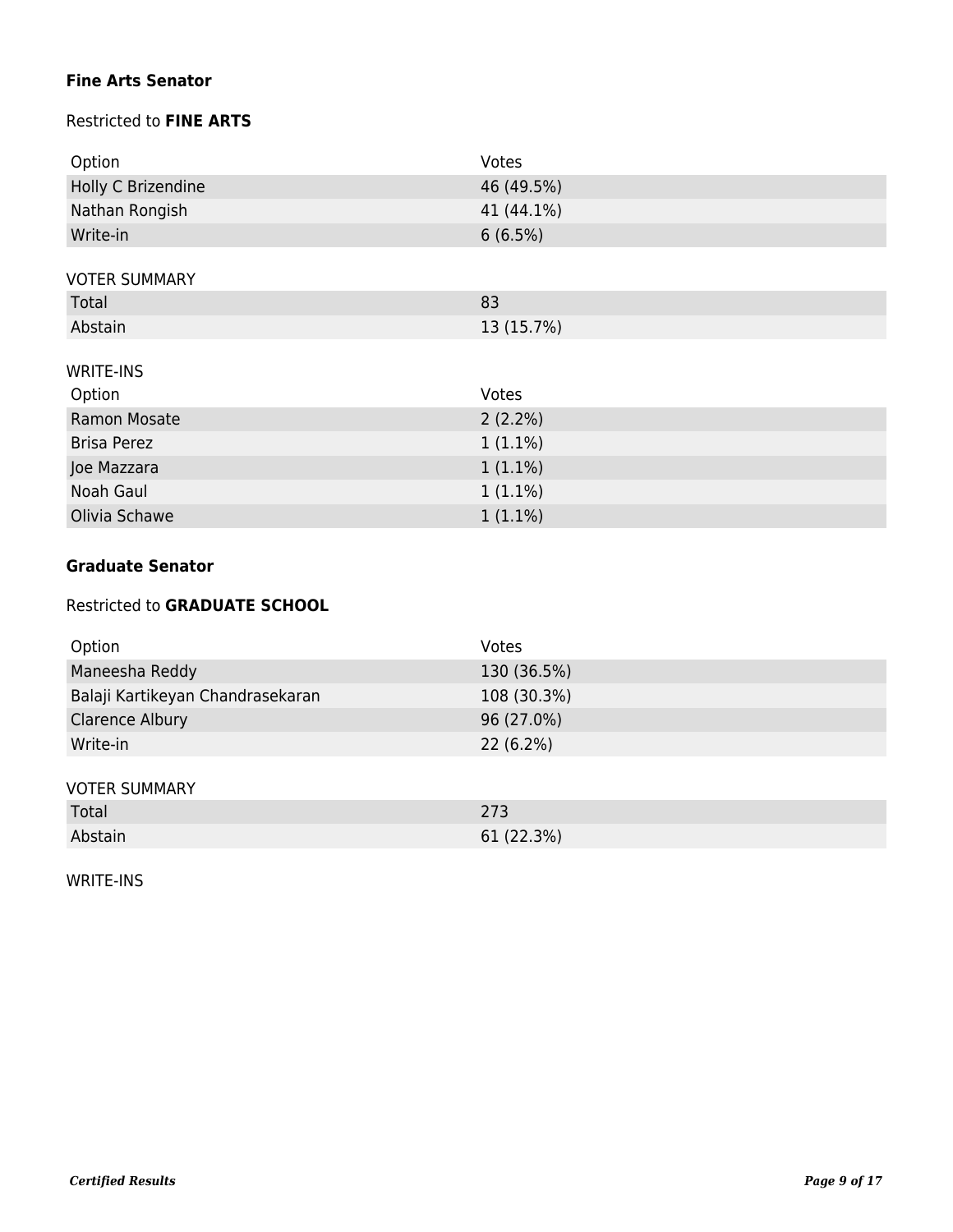| Option                                                                  | Votes      |
|-------------------------------------------------------------------------|------------|
| Spoorthi Merugu                                                         | $2(0.6\%)$ |
| Vishnuvardhan Sadineni                                                  | $2(0.6\%)$ |
| Abel Velasquez                                                          | $1(0.3\%)$ |
| Against All Candidates - Abolish Sga Legislative<br>Branch 1            | $1(0.3\%)$ |
| Against All Candidates - Abolish Sga Legislative<br>Branch <sub>2</sub> | $1(0.3\%)$ |
| Against All Candidates - Abolish Sga Legislative<br>Branch 3            | $1(0.3\%)$ |
| Against All Candidates - Abolish Sga Legislative<br>Branch 4            | $1(0.3\%)$ |
| Al Turk, Abdelhakim                                                     | $1(0.3\%)$ |
| Izarahy Montes                                                          | $1(0.3\%)$ |
| Jared Troxclair                                                         | $1(0.3\%)$ |
| Joseph Shepherd                                                         | $1(0.3\%)$ |
| Josh Griebel                                                            | $1(0.3\%)$ |
| Justin Gordon                                                           | $1(0.3\%)$ |
| Kyle Quested                                                            | $1(0.3\%)$ |
| Michelle Bastian                                                        | $1(0.3\%)$ |
| <b>Rosalind Canare</b>                                                  | $1(0.3\%)$ |
| Stephanie Cockrell                                                      | $1(0.3\%)$ |
| Talpa Sai Nallamothu                                                    | $1(0.3\%)$ |
| Talpasai Nallamothu                                                     | $1(0.3\%)$ |
| Tanicha Ongalah                                                         | $1(0.3\%)$ |

## **Health Professions Senator**

## Restricted to **HEALTH PROFESSIONS**

| Option               | Votes      |
|----------------------|------------|
| Taygen Altenburg     | 67 (58.3%) |
| Olga Lesnik          | 45 (39.1%) |
| Write-in             | 3(2.6%)    |
|                      |            |
| <b>VOTER SUMMARY</b> |            |
| Total                | 111        |
| Abstain              | 29 (26.1%) |
|                      |            |
| <b>WRITE-INS</b>     |            |
| Option               | Votes      |
| Abbey Pemberton      | $1(0.9\%)$ |
| David Liu            | $1(0.9\%)$ |
| Whitney Woodward     | $1(0.9\%)$ |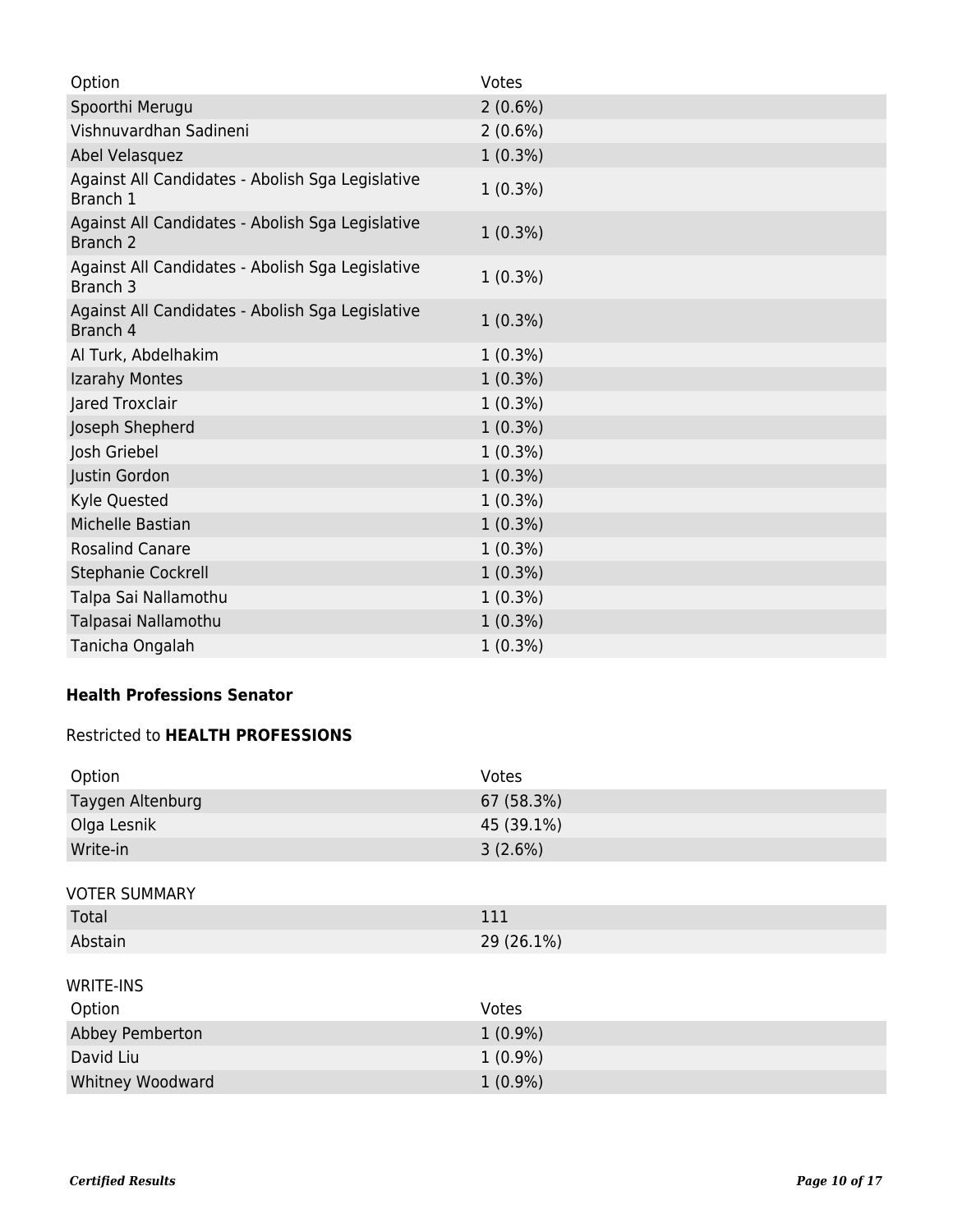## **Honors Senator**

## Restricted to **HONORS**

| Option               | Votes       |
|----------------------|-------------|
| Jared Amborski       | 116 (52.0%) |
| Allison Witherspoon  | 99 (44.4%)  |
| Write-in             | 8(3.6%)     |
|                      |             |
| <b>VOTER SUMMARY</b> |             |
| Total                | 206         |
| Abstain              | 53 (25.7%)  |
|                      |             |
| <b>WRITE-INS</b>     |             |
|                      |             |
| Option               | Votes       |
| Aaron Fater          | $1(0.4\%)$  |
| Alison Amborski      | $1(0.4\%)$  |
| Annie Wasinger       | $1(0.4\%)$  |
| Gianluca Gabriele    | $1(0.4\%)$  |
| Jackson Ozanne       | $1(0.4\%)$  |
| Jarod Witherspoon    | $1(0.4\%)$  |
| Mary Peterson        | $1(0.4\%)$  |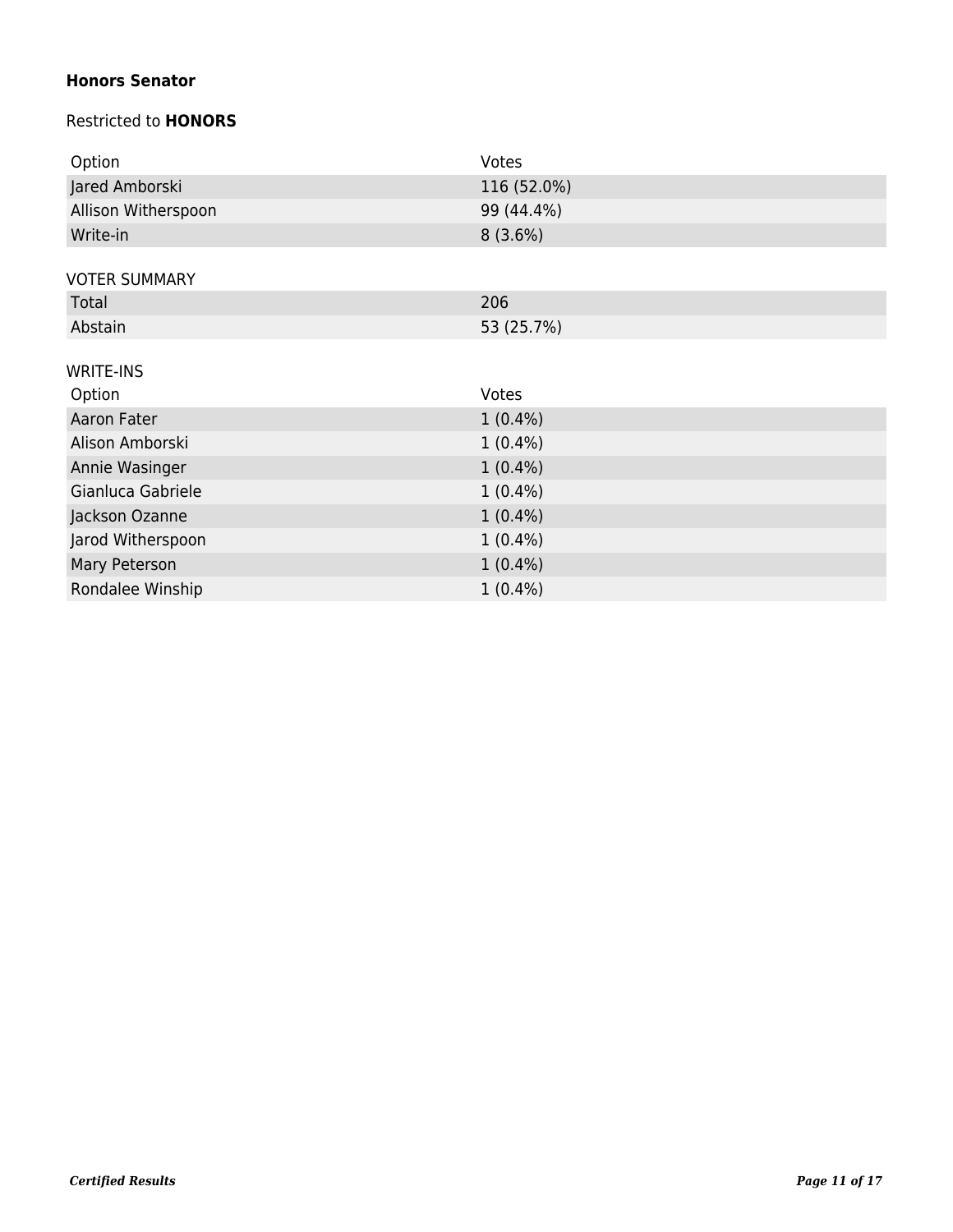## **Liberal Arts and Sciences Senator**

## Restricted to **LIBERAL ARTS & SCIENCES**

| Option                                             | Votes       |
|----------------------------------------------------|-------------|
| Mackenzie Lane                                     | 148 (30.0%) |
| Helen Su                                           | 123 (24.9%) |
| Victoria Owens                                     | 123 (24.9%) |
| <b>Dalton Dicks</b>                                | 81 (16.4%)  |
| Write-in                                           | 19 (3.8%)   |
|                                                    |             |
| <b>VOTER SUMMARY</b><br>Total                      | 280         |
| Abstain                                            |             |
|                                                    | 60 (21.4%)  |
| <b>WRITE-INS</b>                                   |             |
| Option                                             | Votes       |
| Kaitlynn Gibson                                    | $4(0.8\%)$  |
| 1                                                  | $1(0.2\%)$  |
| $\overline{2}$                                     | $1(0.2\%)$  |
| Andruw Hoopes                                      | $1(0.2\%)$  |
| Annie Wasinger                                     | $1(0.2\%)$  |
| Aubany Russell                                     | $1(0.2\%)$  |
| George Kluczykowski                                | $1(0.2\%)$  |
| Gregory Vandyke Jr.                                | $1(0.2\%)$  |
| Iris Okere                                         | $1(0.2\%)$  |
| Jordan Cline                                       | $1(0.2\%)$  |
| Kaitylnn Gibson                                    | $1(0.2\%)$  |
| Kanye West                                         | $1(0.2\%)$  |
| Laura Cunningham                                   | $1(0.2\%)$  |
| Mitchell Adamson                                   | $1(0.2\%)$  |
| Olivia Gallegos                                    | $1(0.2\%)$  |
| Trust The Science Except The Other 99% Of The Time | $1(0.2\%)$  |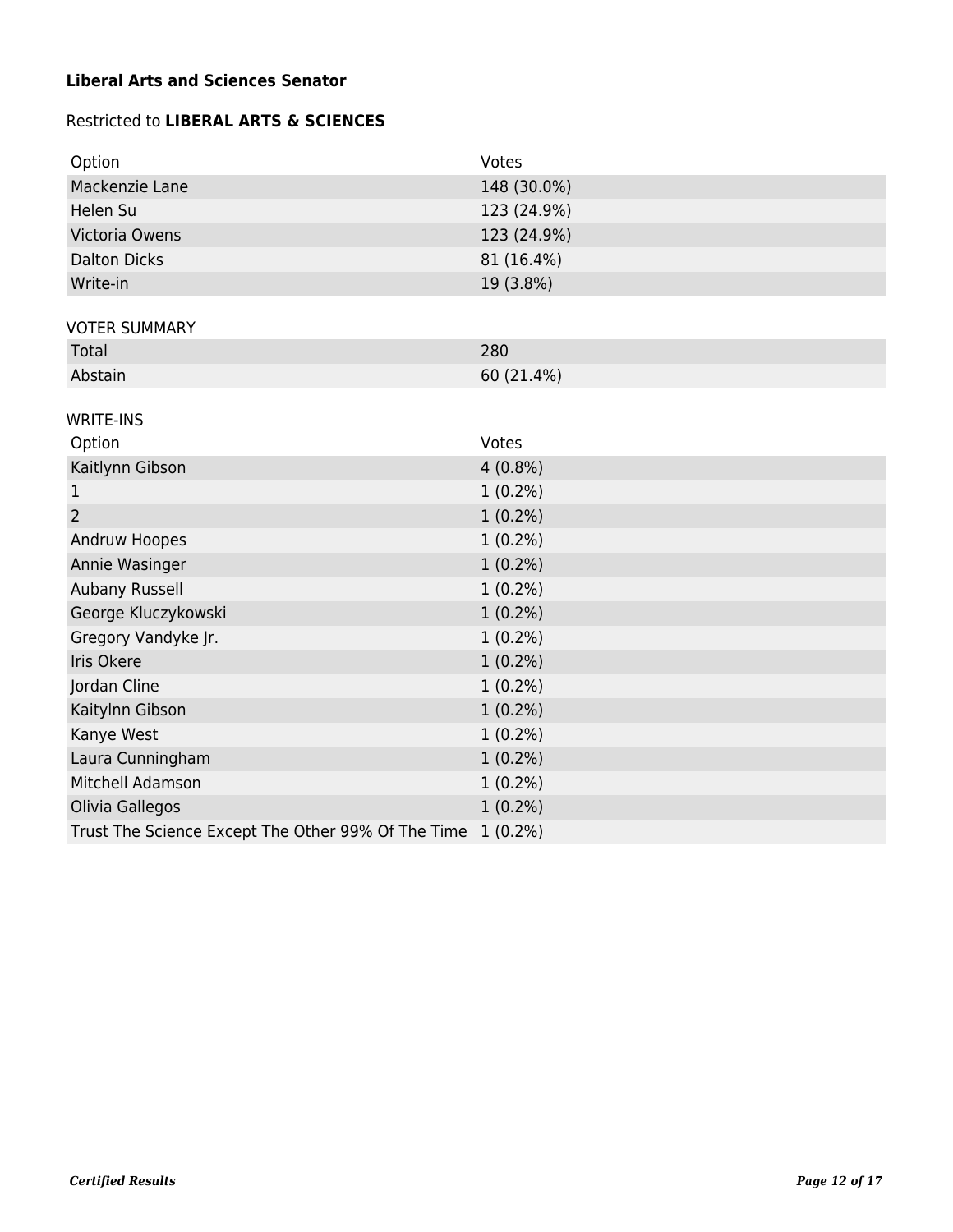## **Out of State Senator**

#### Restricted to **NON RESIDENT**

| Option                 | Votes       |
|------------------------|-------------|
| Write-in               | 26 (100.0%) |
|                        |             |
| <b>VOTER SUMMARY</b>   |             |
| Total                  | 230         |
| Abstain                | 213 (92.6%) |
| <b>WRITE-INS</b>       |             |
| Option                 | Votes       |
| Olivia Gallegos        | $4(15.4\%)$ |
| Andruw Hoopes          | 3(11.5%)    |
| Alex Stevenson         |             |
|                        | 1(3.8%)     |
| <b>Andrew Houpes</b>   | $1(3.8\%)$  |
| Ashley Thompson        | $1(3.8\%)$  |
| Ayshea Banes           | $1(3.8\%)$  |
| Caitlyn Thomas         | $1(3.8\%)$  |
| Craig Belto            | $1(3.8\%)$  |
| <b>Emery Downs</b>     | $1(3.8\%)$  |
| Ethan Larson           | $1(3.8\%)$  |
| Gianluca Gabriele      | $1(3.8\%)$  |
| Jacinia                | $1(3.8\%)$  |
| Jaklyn Reibenstein     | $1(3.8\%)$  |
| Jared Troxclair        | $1(3.8\%)$  |
| Katy Reko              | $1(3.8\%)$  |
| Lizzie Koonce          | $1(3.8\%)$  |
| Nathan Atkison         | $1(3.8\%)$  |
| <b>Rachel Rudisill</b> | $1(3.8\%)$  |
| <b>Richard Kaiser</b>  | $1(3.8\%)$  |
| Samuel Thornberry      | $1(3.8\%)$  |
| Trinity                | 1(3.8%)     |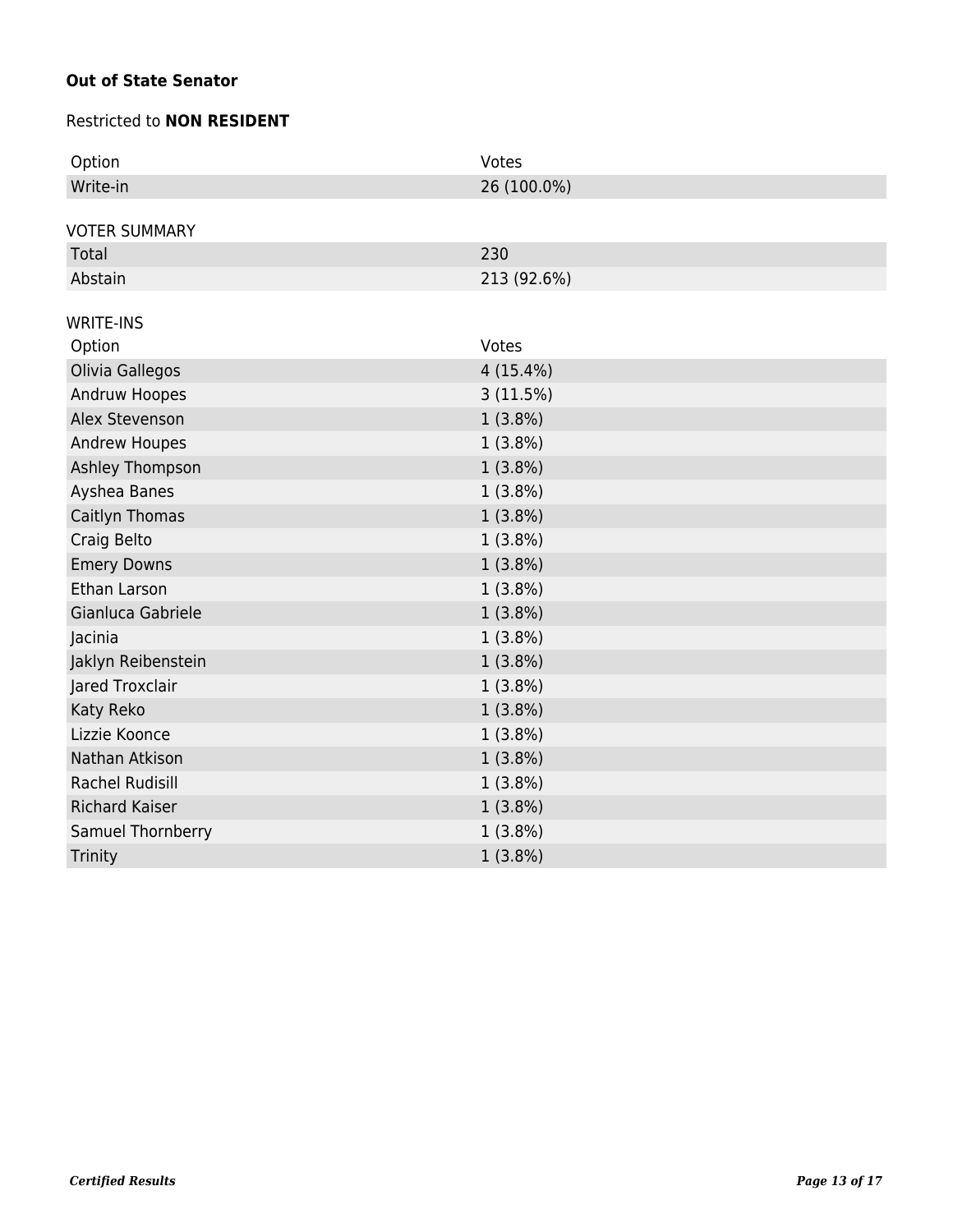## **Military and Veterans Senator**

## Restricted to **MILITARY**

| Option                 | Votes      |
|------------------------|------------|
| Elaine Bethel          | 50 (92.6%) |
| Write-in               | $4(7.4\%)$ |
|                        |            |
| <b>VOTER SUMMARY</b>   |            |
| Total                  | 81         |
| Abstain                | 28 (34.6%) |
|                        |            |
| <b>WRITE-INS</b>       |            |
| Option                 | Votes      |
| James Watts            | 2(3.7%)    |
| Malachi Macias         | $1(1.9\%)$ |
| <b>Rosalind Canare</b> | $1(1.9\%)$ |

### **International Senator**

## Restricted to **INTERNATIONAL**

| Votes       |
|-------------|
| 147 (66.2%) |
| 65 (29.3%)  |
| $10(4.5\%)$ |
|             |

#### VOTER SUMMARY

| .       |            |
|---------|------------|
| Total   |            |
| Abstain | 43 (18.4%) |

## WRITE-INS

| Option                           | Votes      |
|----------------------------------|------------|
| Adit Shah                        | $1(0.5\%)$ |
| Clarence Albury                  | $1(0.5\%)$ |
| Martina Viale                    | $1(0.5\%)$ |
| Michelle Bastian                 | $1(0.5\%)$ |
| Raikoti Sai Siddarth Varun Reddy | $1(0.5\%)$ |
| Spoorthi Merugu                  | $1(0.5\%)$ |
| Talpa Sai Nallamothu             | $1(0.5\%)$ |
| Talpasai Nallamothu              | $1(0.5\%)$ |
| Tanicha Ongalah                  | $1(0.5\%)$ |
| Vishnuvardhan Sadineni           | $1(0.5\%)$ |

### **Underserved Senator**

#### Restricted to **UNDERSERVED**

*Certified Results Page 14 of 17*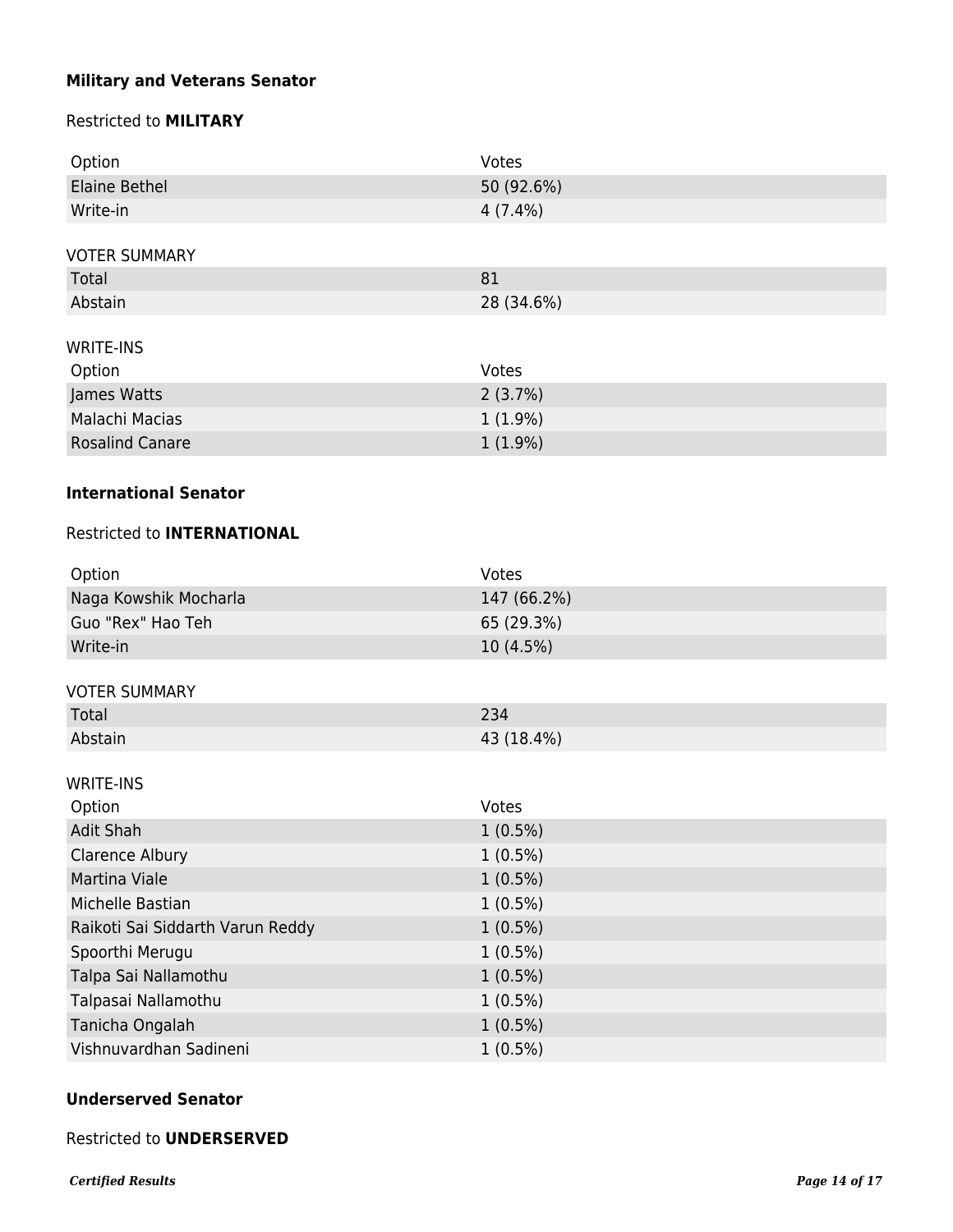| Option               | Votes       |
|----------------------|-------------|
| Rondalee Winship     | 249 (36.4%) |
| Ashleigh Tarver      | 228 (33.3%) |
| Write-in             | 207 (30.3%) |
|                      |             |
| <b>VOTER SUMMARY</b> |             |
| Total                | 518         |

Abstain 142 (27.4%)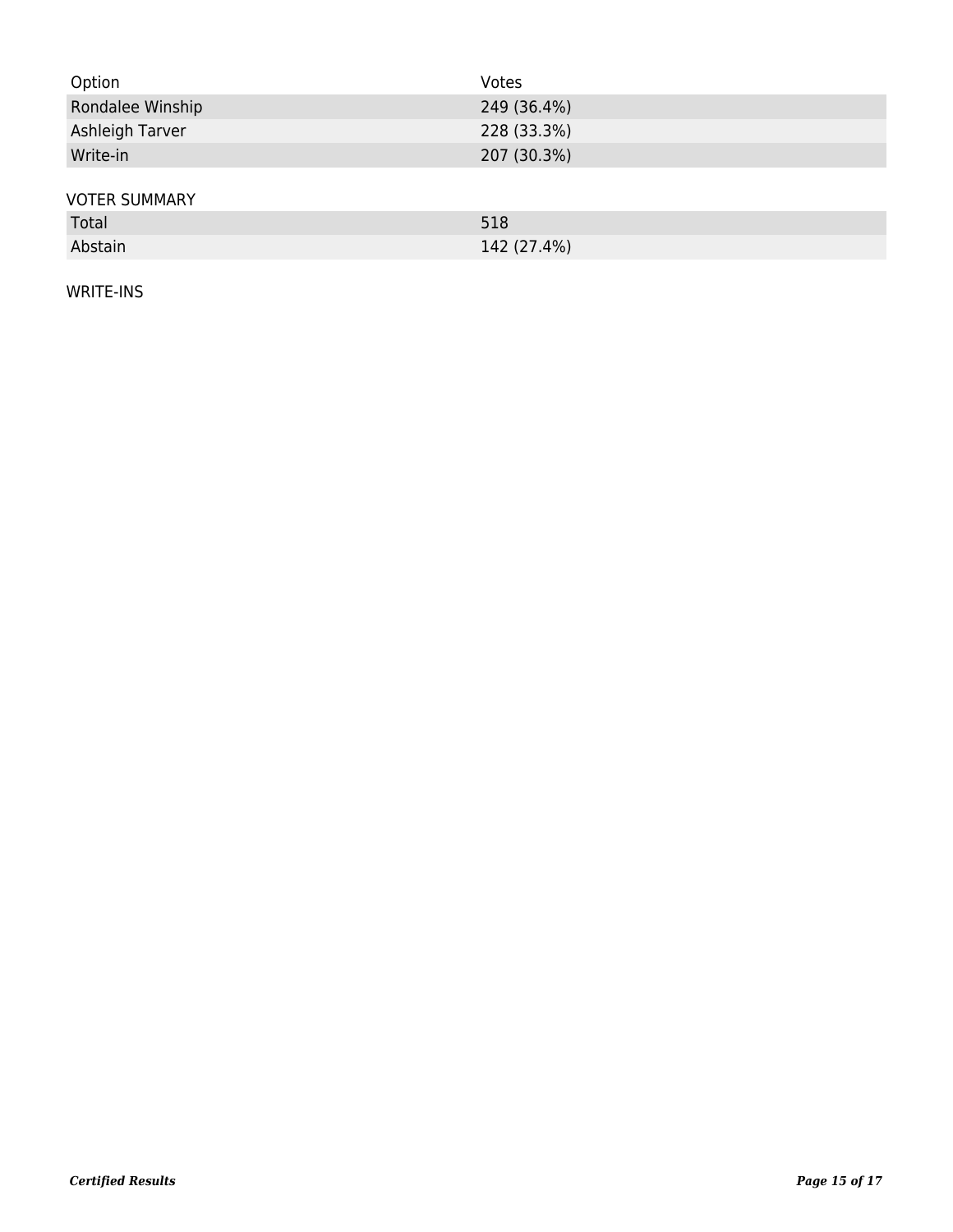| Option                                                    | Votes      |
|-----------------------------------------------------------|------------|
| Iris Okere                                                | 58 (8.5%)  |
| Aubany Russell                                            | 44 (6.4%)  |
| Gregory Vandyke Jr.                                       | 34 (5.0%)  |
| Gregory Vandyke Jr                                        | 10 (1.5%)  |
| Albany Russell                                            | $3(0.4\%)$ |
| Aubany Russel                                             | $3(0.4\%)$ |
| Gregory Vandyke                                           | 3(0.4%)    |
| Olivia Gallegos                                           | $3(0.4\%)$ |
| Greg Vandyke Jr                                           | $2(0.3\%)$ |
| Mitchell Adamson                                          | $2(0.3\%)$ |
| Against All Candidates - Abolish Sga Legislative Branch 1 | $1(0.1\%)$ |
| Against All Candidates - Abolish Sga Legislative Branch 2 | $1(0.1\%)$ |
| Against All Candidates - Abolish Sga Legislative Branch 3 | $1(0.1\%)$ |
| Against All Candidates - Abolish Sga Legislative Branch 4 | $1(0.1\%)$ |
| Against All Candidates - Abolish Sga Legislative Branch 5 | $1(0.1\%)$ |
| Against All Candidates - Abolish Sga Legislative Branch 6 | $1(0.1\%)$ |
| Against All Candidates - Abolish Sga Legislative Branch 7 | $1(0.1\%)$ |
| Against All Candidates - Abolish Sga Legislative Branch 8 | $1(0.1\%)$ |
| Annie Wasinger                                            | $1(0.1\%)$ |
| Ashton Conner                                             | $1(0.1\%)$ |
| Austin Rea                                                | $1(0.1\%)$ |
| Austin Rempel                                             | $1(0.1\%)$ |
| Cayden Cassel                                             | $1(0.1\%)$ |
| Clarence Albury                                           | $1(0.1\%)$ |
| <b>Colby Barradas</b>                                     | $1(0.1\%)$ |
| Cole Rhodes                                               | $1(0.1\%)$ |
| Geogory Vandyke Jr.                                       | $1(0.1\%)$ |
| Greg Van Dyke                                             | $1(0.1\%)$ |
| Gregory Van Dyke                                          | $1(0.1\%)$ |
| Huey Freeman                                              | $1(0.1\%)$ |
| Jacey Wehkamp                                             | $1(0.1\%)$ |
| Jackson Ozanne                                            | $1(0.1\%)$ |
| Jarett Pemberton                                          | $1(0.1\%)$ |
| Jonathan Stranger                                         | $1(0.1\%)$ |
| Joseph Joestar                                            | $1(0.1\%)$ |
| Josh Griebel                                              | $1(0.1\%)$ |
| Jotaro Kujo                                               | $1(0.1\%)$ |
| Kaitlynn Gibson                                           | $1(0.1\%)$ |
| Kyle Quested                                              | $1(0.1\%)$ |
| Mohammed Ullah                                            | $1(0.1\%)$ |
| Morgan Campbell                                           | $1(0.1\%)$ |
| Omar Farhood                                              | $1(0.1\%)$ |
| <b>Omarian Brantley</b>                                   | $1(0.1\%)$ |
| <b>Omarion Brantley</b>                                   | $1(0.1\%)$ |
| Ravin Garrison                                            | $1(0.1\%)$ |
| <b>Rexhd Martin</b>                                       | $1(0.1\%)$ |
| <b>Ricky Redford</b>                                      | $1(0.1\%)$ |
| <b>Rosalind Canare</b>                                    | $1(0.1\%)$ |
| Snooki                                                    | $1(0.1\%)$ |
| Syed Safwaun                                              | $1(0.1\%)$ |
| Thanos                                                    | $1(0.1\%)$ |
| The Man                                                   | $1(0.1\%)$ |
| <b>Timothy Henriques</b>                                  | $1(0.1\%)$ |
| Wyatt Bender                                              | $1(0.1\%)$ |
| Zuko                                                      | $1(0.1\%)$ |
|                                                           |            |